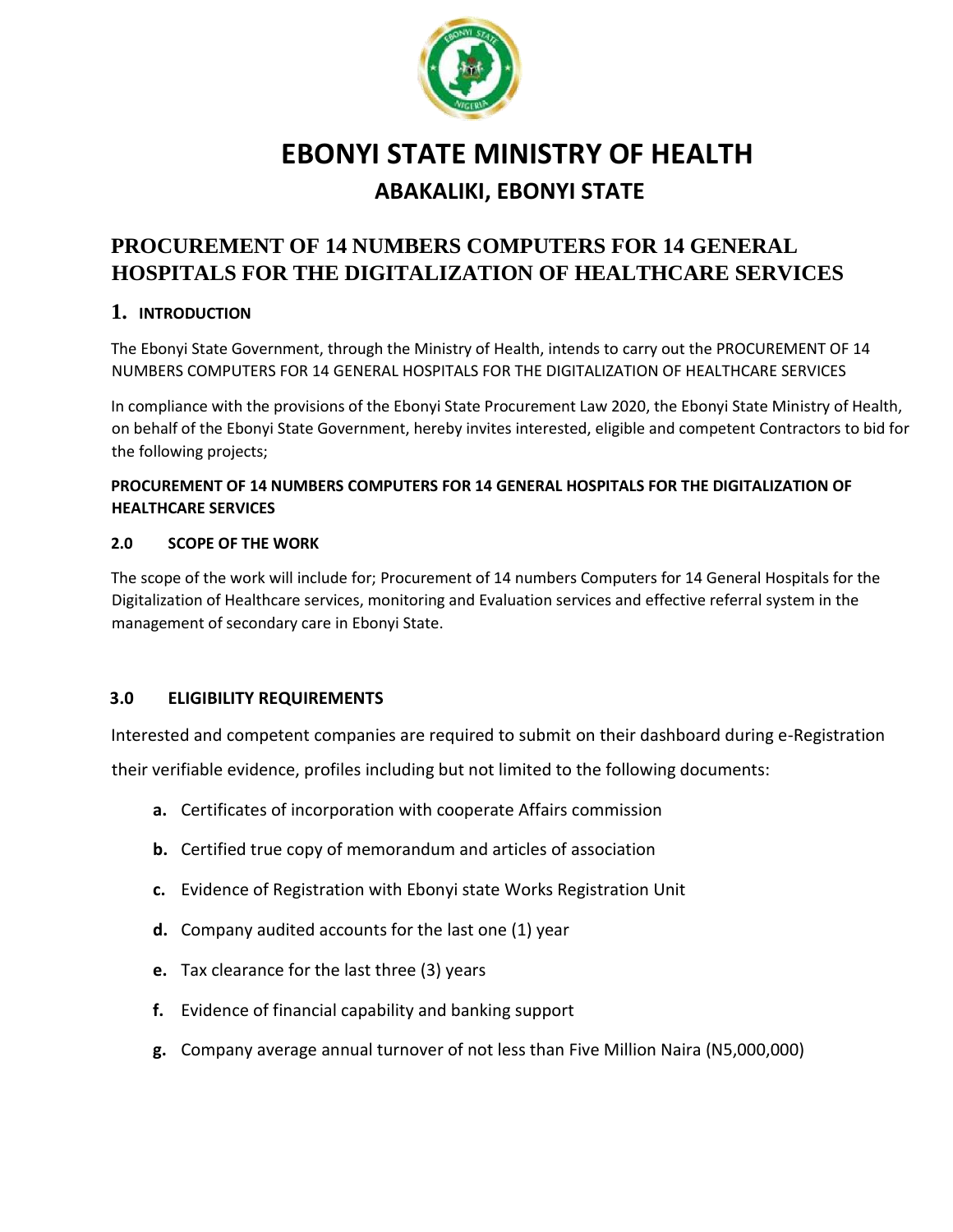- **h.** Evidence of similar project executed (letter of award and completion certificate) at least three (3) in the last five (5) years.
- **i.** Verifiable evidence of company profile and technical qualification of key personnel registered with relevant professional bodies (COREN, CORBON, QSRBN, ARCON etc.)
- **j.** VAT registration and evidence of past remittance
- **k.** That the Company have fulfilled all obligations to pay taxes, pensions and social security contributions.
- **l.** A sworn affidavit certifying as follows:
	- i. That document submitted for pre- Qualifications exercise are not only genuine but correct
	- ii. That none of the directors of the company has been convicted by any Court of law
	- iii. That company is not Bankrupt
	- iv. That none of the officers of Ebonyi state/Local Government is present or former Director of the company
- **m.** Any other relevant information that will help in determining the company's suitability for the work
- **n.** Any prospective bidder that does not possess any of the above documents need not to apply.

# **4.0 COLLECTION OF TENDER**

Interested companies/firms can obtain the Tender Documents online, from Friday, 4<sup>th</sup> March 2022, to Monday, 4<sup>th</sup> April 2022, at a non-refundable tender fee of five thousand naira (N5,000.00), payable to the Ebonyi State Government through the Ebonyi e-Procurement system.

To make payment: visit [www.ebonyieprocure.eb.gov.ng](http://www.ebonyieprocure.eb.gov.ng/)

Login to your dashboard after registration and Click Tender Advertisement. You will see all published tenders on a table.

On the table, Click on the particular Tender/project you wish to make payment for and it will open the Tender Advertisement Details page for that Tender/project. On the Tender Advertisement Details page for the selected Tender, you will see Payment link at the bottom. Click on the link and make online card payment.